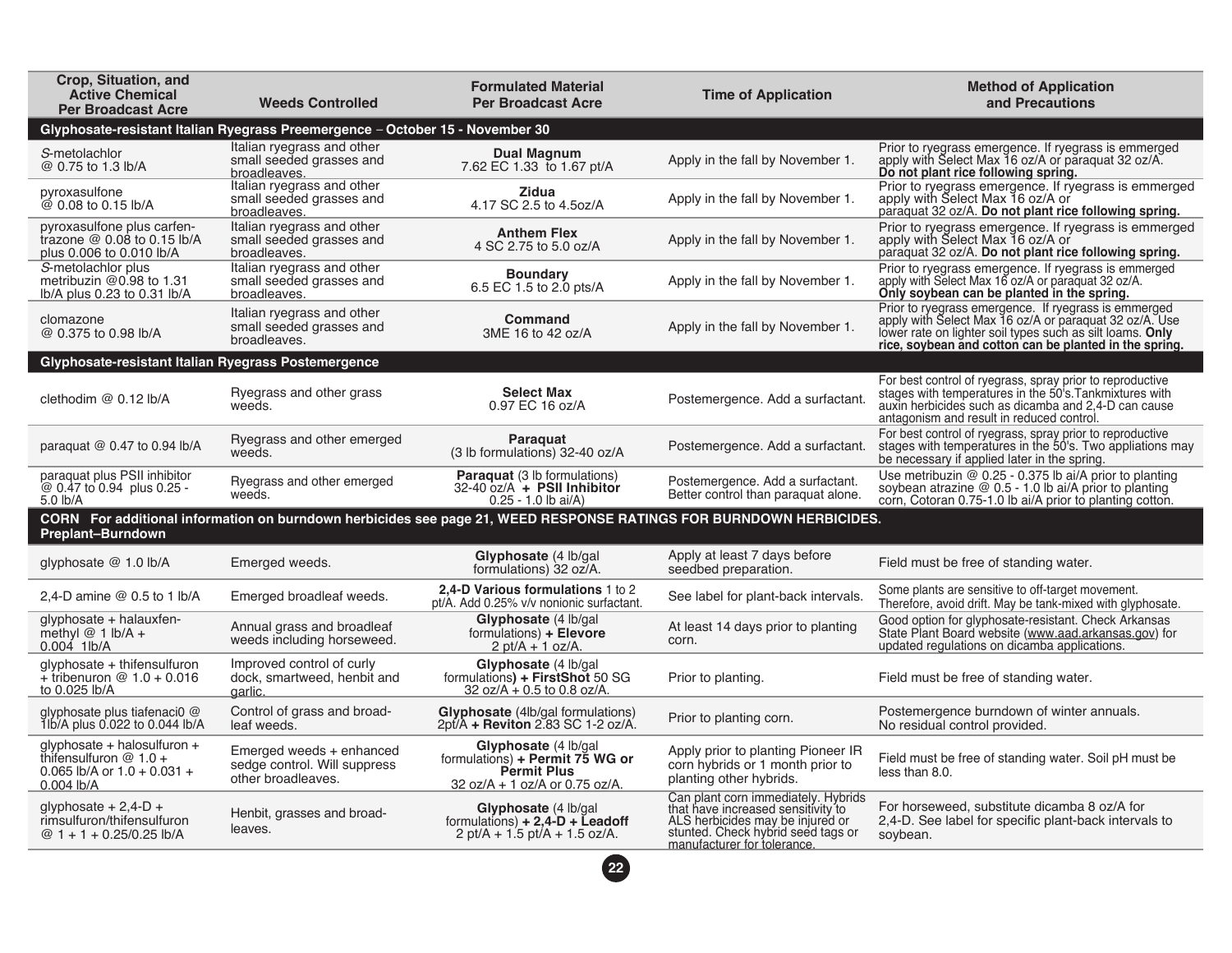| Crop, Situation, and<br><b>Active Chemical</b><br><b>Per Broadcast Acre</b>          | <b>Weeds Controlled</b>                                                                             | <b>Formulated Material</b><br><b>Per Broadcast Acre</b>                                                                                                    | <b>Time of Application</b>                                                            | <b>Method of Application</b><br>and Precautions                                                                                                                                                                                                                    |
|--------------------------------------------------------------------------------------|-----------------------------------------------------------------------------------------------------|------------------------------------------------------------------------------------------------------------------------------------------------------------|---------------------------------------------------------------------------------------|--------------------------------------------------------------------------------------------------------------------------------------------------------------------------------------------------------------------------------------------------------------------|
| saflufenacil + dimethenamid<br>@ 0.022 to 0.044 + 0.2 to<br>$0.4$ lb/A               | Horseweed burndown and<br>residual control.                                                         | Verdict 5.57 EC<br>5 to 10 oz/A.                                                                                                                           | Prior to corn emergence                                                               | Tank mix with glyphosate, 1% MSO and 2% v/v of<br>AMS or UAN for best activity.                                                                                                                                                                                    |
| saflufenacil @ 0.022 -<br>$0.044$ lb/A                                               | Pigweed, horseweed, morning-<br>glory and small-seeded broad-<br>leaves.                            | <b>Sharpen</b><br>1 to 2 oz/A. Must use a minimum of<br>$1\%$ v/v MSO + AMS.                                                                               | Prior to corn emergence. Timing<br>to small weeds or prior to weed<br>emergence.      | Tank mix with glyphosate or paraquat. Use high<br>water volumes for best coverage. See label for crop<br>specific restrictions and limitations.                                                                                                                    |
| clethodim @ 0.12 lb/A                                                                | Ryegrass and other grass<br>weeds.                                                                  | Select Max 0.97 EC<br>16 fl oz/A                                                                                                                           | Postemergence. Add a surfactant.                                                      | 30 day plant-back to corn. For best control of rye-<br>grass, spray prior to reproductive stages with tem-<br>peratures in the 50's. Tank-mixtures with auxin her-<br>bicides such as dicamba and 2.4-D can cause<br>antagonism and result in reduced control.     |
| paraquat $@$ 0.75 lb/A                                                               | Emerged weeds.                                                                                      | <b>Paraguat</b> (3 lb/gal<br>formulations)<br>32-40 oz/A. Add 0.25% v/v<br>nonionic surfactant.                                                            | Use high rate on weeds larger than<br>2 inches.                                       | Provides rapid desiccation of existing vegetation.<br>Paraguat is sensitive to off-target movement; there-<br>fore, drift control is necessary. Refer to label for<br>precautions and tank-mix instructions.                                                       |
| paraquat + atrazine<br>@ $0.75$ lb/A + 1.0 lb/A                                      | Emerged weeds.                                                                                      | Paraquat (3 lb/gal formulations)<br>32-40 oz/A. Add 0.25% v/v<br>nonionic surfactant.<br>+ AAtrex 4L<br>1 grt/A                                            | Use high rate on weeds larger than<br>2 inches.                                       | Provides rapid desiccation of existing vegetation.<br>Paraguat is sensitive to off-target movement; there-<br>fore, drift control is necessary. Refer to label for pre-<br>cautions and tank-mix instructions. Control is<br>increased with atrazin added to tank. |
| <b>Preplant-Burndown</b>                                                             |                                                                                                     | COTTON For additional information on burndown herbicides see p. 21, WEED RESPONSE RATINGS FOR BURNDOWN HERBICIDES.                                         |                                                                                       |                                                                                                                                                                                                                                                                    |
| paraquat $@$ 0.47 to<br>$0.94$ lb/A                                                  | Most emerged broadleaf weeds<br>and grasses.                                                        | <b>Paraquat</b> (3 lb/gal formulations)<br>32 to 40 oz/A. or 1.25 to 2.5 pt/A.<br>Use high rate on weeds larger than<br>2 inches. Add a surfactant (p. 3). | After beds are formed but prior to<br>planting.                                       | Apply for knockdown of existing vegetation prior to<br>planting. Not dependent upon temperature for activity.<br>Add 2,4-D or Clarity for improved control of horse-<br>weed. Add Cotoran or Diuron for improved control.                                          |
| glufosinate @ 0.73 lb/A                                                              | Most emerged broadleaf and<br>grass weeds.                                                          | <b>Glufosinate</b> (280 SL formulations)<br>40 oz/A. Follow label for surfactant use.                                                                      | Prior to planting.                                                                    | Add 2,4-D or Clarity for improved control of horse-<br>weed if preplant interval can be achieved. Use<br>nozzles and pressure that create medium spray<br>droplets. Use 10 gpa.                                                                                    |
| glyphosate @ 1 lb/A                                                                  | Annual grasses and broadleaf<br>weeds. Does not control entire-<br>leaf and ivyleaf morningglories. | Glyphosate (4 lb/gal formulations)<br>$2$ pt/ $A$ .                                                                                                        | Use prior to planting for vegetation<br>knockdown.                                    | Add 2,4-D or Clarity for control of horseweed.                                                                                                                                                                                                                     |
| glyphosate + carfentrazone<br>@ $1$ lb/A + 0.016 lb/A                                | Improved control of morning-<br>glory and henbit.                                                   | Glyphosate (4 lb/gal<br>formulations) + $\overrightarrow{A}$ im $\overrightarrow{2EC}$<br>$2$ pt/A + 1.0 oz.                                               | Use prior to planting for vegetation<br>knockdown.                                    | Add surfactant if glyphosate formulation does not<br>contain one. Add 2,4-D or Clarity for improved<br>control of horseweed.                                                                                                                                       |
| glyphosate plus tiafenacil @<br>1lb/A plus 0.022 to 0.044 lb/A                       | Control of grass and broadleaf<br>weeds.                                                            | <b>Glyphosate</b> (4lb/gal formulations)<br>2pt/A + Reviton 2.83 SC 1-2 oz/A                                                                               | 14 days prior to planting cotton.                                                     | Postemergence burndown of winter annuals. No<br>residual control provided.                                                                                                                                                                                         |
| glyphosate + 2,4-D $@$ 1 lb/A<br>$+1$ lb/A                                           | Annual grasses and broadleaf<br>weeds.                                                              | Glyphosate (4 lb/gal<br>formulations) $+ 4 SL 2,4-D$ Amine<br>2 pt/A + 2 pt/A.                                                                             | At least 28 days prior to planting.                                                   | Adding residual herbicide such as Caparol,<br>Valor, Cotoran or Direx provides residual control<br>of horseweed.                                                                                                                                                   |
| qlyphosate $+ 2.4 - D +$<br>rimsulfuron/thifensulfuron @<br>$1 + 1 + 0.25/0.25$ lb/A | Annual grasses and broadleaf<br>weeds.                                                              | Glyphosate (4 lb/gal formulations)<br>+ 2.4-D + LeadOff/Crusher<br>$2$ pt/A + 1.5 pt/A + 1.5 oz/A.                                                         | At least 30 days prior to planting.<br>Some injury from LeadOff has been<br>observed. | For horseweed use 8 oz/A dicamba.                                                                                                                                                                                                                                  |



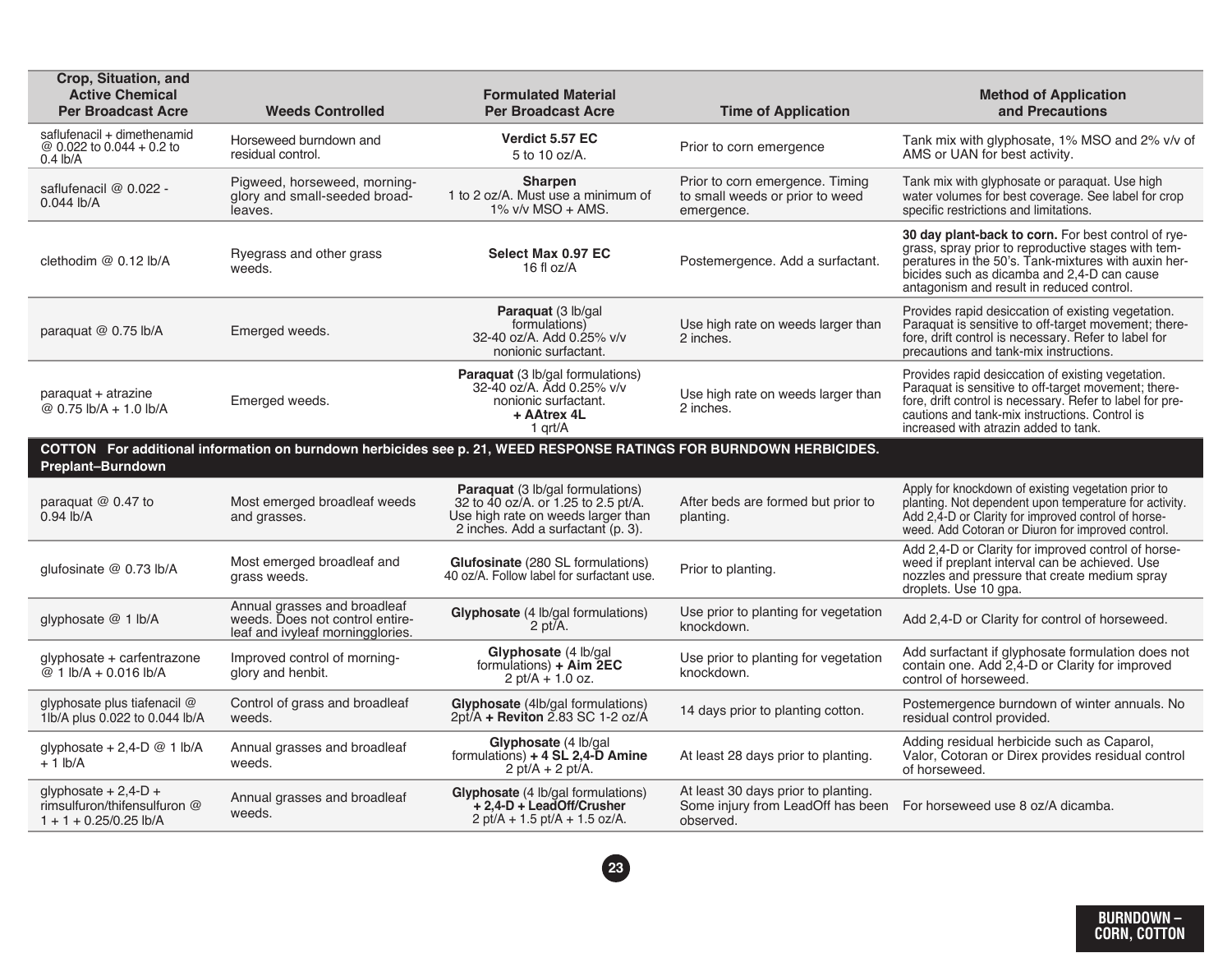| Crop, Situation, and<br><b>Active Chemical</b><br><b>Per Broadcast Acre</b>                                                                                                                                                                                                                                                            | <b>Weeds Controlled</b>                                                                 | <b>Formulated Material</b><br><b>Per Broadcast Acre</b>                                                                               | <b>Time of Application</b>                                                                                                              | <b>Method of Application</b><br>and Precautions                                                                                                                                                                                                              |  |  |
|----------------------------------------------------------------------------------------------------------------------------------------------------------------------------------------------------------------------------------------------------------------------------------------------------------------------------------------|-----------------------------------------------------------------------------------------|---------------------------------------------------------------------------------------------------------------------------------------|-----------------------------------------------------------------------------------------------------------------------------------------|--------------------------------------------------------------------------------------------------------------------------------------------------------------------------------------------------------------------------------------------------------------|--|--|
| COTTON For additional information on burndown herbicides see page 21, WEED RESPONSE RATINGS FOR BURNDOWN HERBICIDES.<br>Preplant-Burndown [cont.]                                                                                                                                                                                      |                                                                                         |                                                                                                                                       |                                                                                                                                         |                                                                                                                                                                                                                                                              |  |  |
| glyphosate + dicamba $@$<br>$1$ lb/A + 0.25 lb/A                                                                                                                                                                                                                                                                                       | Annual grasses and broadleaf<br>weeds including horseweed.                              | Glyphosate (4 lb/gal<br>formulations) + dicamba<br>2 pt/A + 8 oz/A.                                                                   | At least 21 days following 1 inch of rain-<br>fall prior to planting non-Xtend varieties.                                               | Good option for glyphosate-resistant horse-<br>weed. Adding residual herbicide such as<br>Valor, Caparol, Cotoran or Direx provides<br>residual control of horseweed. Check plant-<br>board rules prior to application.                                      |  |  |
| glyphosate + dicamba $@$<br>$1$ lb/A + 0.5 - 1 lb/A                                                                                                                                                                                                                                                                                    | Annual grasses and broadleaf<br>weeds including horseweed.                              | Glyphosate (4 lb/gal<br>formulations) + Xtendimax<br>$2 \text{ pt/A} + 22 - 44 \text{ oz/A}.$<br>or Engenia 12.8 oz/A                 | Prior to planting XtendFlex cotton.                                                                                                     | Good option for glyphosate-resistant horse-<br>weed. Check Arkansas State Plant Board<br>website (www.aad.arkansas.gov) or updated<br>regulations on dicamba applications.                                                                                   |  |  |
| glyphosate + haluxifenmethyl<br>@ 1 lb/A + 0.004 lb/A                                                                                                                                                                                                                                                                                  | Annual grasses and broadleaf<br>weeds including horseweed.                              | Glyphosate (4 lb/gal<br>formulations) + Elevore<br>2 pt/A + 1 oz/A.                                                                   | At least 30 days prior to planting<br>cotton.                                                                                           | Good option for glyphosate-resistant horse-<br>weed. Add 2,4-D for control of primrose.                                                                                                                                                                      |  |  |
| glyphosate + flumioxazin $@$<br>1 lb/A + 0.032 to 0.063 lb/A                                                                                                                                                                                                                                                                           | Annual grasses and broadleaf<br>weeds.                                                  | Glyphosate (4 lb/gal<br>formulations) + Valor 51 WDG<br>2 pt/A + 1 to 2 oz/A.                                                         | At least 14 days for 1 oz/A or 21 days<br>for $2 oz/A + 1$ inch of rain prior to<br>planting.                                           | Valor is rainfast in 1 hour. Provides residual<br>control of horseweed. Add Clarity for resis-<br>tant horseweed.                                                                                                                                            |  |  |
| glyphosate + fomesafen @<br>$1$ lb/A + 0.25 lb/A                                                                                                                                                                                                                                                                                       | Broadleaf weeds including<br>Palmer pigweed.                                            | Glyphosate (4 lb/gal)<br>formulations) + Reflex 2 EC<br>2 pt/A + 1 pt/A.                                                              | Apply 14-21 days preplant $+$ 0.5 inch<br>rainfall prior to planting.                                                                   | Provides residual control of horseweed and<br>pigweed for 6 weeks after application. Knocking<br>or dragging top of beds prior to planting will<br>remove herbicide and allow weed infestation.                                                              |  |  |
| glyphosate + flumioxazin +<br>dicamba $@1$ lb/A +<br>0.063 $\frac{1}{2}$ + 0.25 $\frac{1}{2}$ + 0.25 $\frac{1}{2}$ + 0.25 $\frac{1}{2}$ + 0.25 $\frac{1}{2}$ + 0.25 $\frac{1}{2}$ + 0.25 $\frac{1}{2}$ + 0.25 $\frac{1}{2}$ + 0.25 $\frac{1}{2}$ + 0.25 $\frac{1}{2}$ + 0.25 $\frac{1}{2}$ + 0.25 $\frac{1}{2}$ + 0.25 $\frac{1}{2}$ + | Annual grass and broadleaf<br>weeds including horseweed.                                | Glyphosate (4 lb/gal<br>formulations) $+$ dicamba $+$<br>Valor 51 WDG or Afforia<br>$2$ pt/A + 8 oz/A + 2 oz/A or 2.5 oz/A.           | At least 30 days following 1 inch<br>of rainfall prior to planting.                                                                     | Provides residual control of horseweed and<br>pigweed for 6 weeks after application.                                                                                                                                                                         |  |  |
| glyphosate + oxyfluorfen @<br>$1$ lb/A + 0.25 lb/A                                                                                                                                                                                                                                                                                     | Annual grass and broadleaf<br>weeds.                                                    | Glyphosate (4 lb/gal<br>formulations) + Goal 2XL<br>$2 \text{ pt/A} + 1 \text{ pt/A}.$                                                | Apply late February to mid March.                                                                                                       | If planting directly into the stale seedbed,<br>application of Goal requires at least 30 days<br>prior to planting and at least three 1/4-inch<br>rainfalls. If these conditions are not met, a 2-inch<br>surface incorporation is required before planting. |  |  |
| clethodim @ 0.12 lb/A                                                                                                                                                                                                                                                                                                                  | Ryegrass and other grass<br>weeds.                                                      | Select Max 0.97 EC<br>16 fl $oz/A$ .                                                                                                  | Postemergence. Add a surfactant.                                                                                                        | For best control of ryegrass, spray prior to<br>reproductive stages with temperatures in the<br>50's. Tank-mixtures with auxin herbicides<br>such as dicamba and 2,4-D can cause<br>antagonism and result in reduced control.                                |  |  |
| SOYBEANS For additional information on burndown herbicides see page 21, WEED RESPONSE RATINGS FOR BURNDOWN HERBICIDES.<br>Preplant-Burndown                                                                                                                                                                                            |                                                                                         |                                                                                                                                       |                                                                                                                                         |                                                                                                                                                                                                                                                              |  |  |
| paraquat $@$ 0.47 to<br>$0.94$ lb/A                                                                                                                                                                                                                                                                                                    | Annual broadleaf and grass<br>weeds (existing vegetation).                              | <b>Paraquat</b> (3 lb/gal formulations)<br>32 to 40 oz/A.<br>Use high rate on weeds larger than<br>2 inches. Add a surfactant (p. 3). | Use prior to planting on seedbeds<br>that are not to be disturbed before<br>planting. Use higher rate on weeds<br>larger than 2 inches. | Good spray coverage is essential.<br>Adding metribuzin will increase activity.                                                                                                                                                                               |  |  |
| glyphosate @ 1 lb/A                                                                                                                                                                                                                                                                                                                    | Annual grasses and broadleaf<br>weeds (existing vegetation).<br>Weak on morningglories. | Glyphosate (4 lb/gal<br>formulations)<br>2 pt/A. Use high rate on all<br>but very small weeds.                                        | Use prior to planting for vegetation<br>knockdown.                                                                                      | Best results when applied in lower spray<br>volumes, i.e., 5 to 10 gpa.                                                                                                                                                                                      |  |  |
|                                                                                                                                                                                                                                                                                                                                        |                                                                                         | 24                                                                                                                                    |                                                                                                                                         |                                                                                                                                                                                                                                                              |  |  |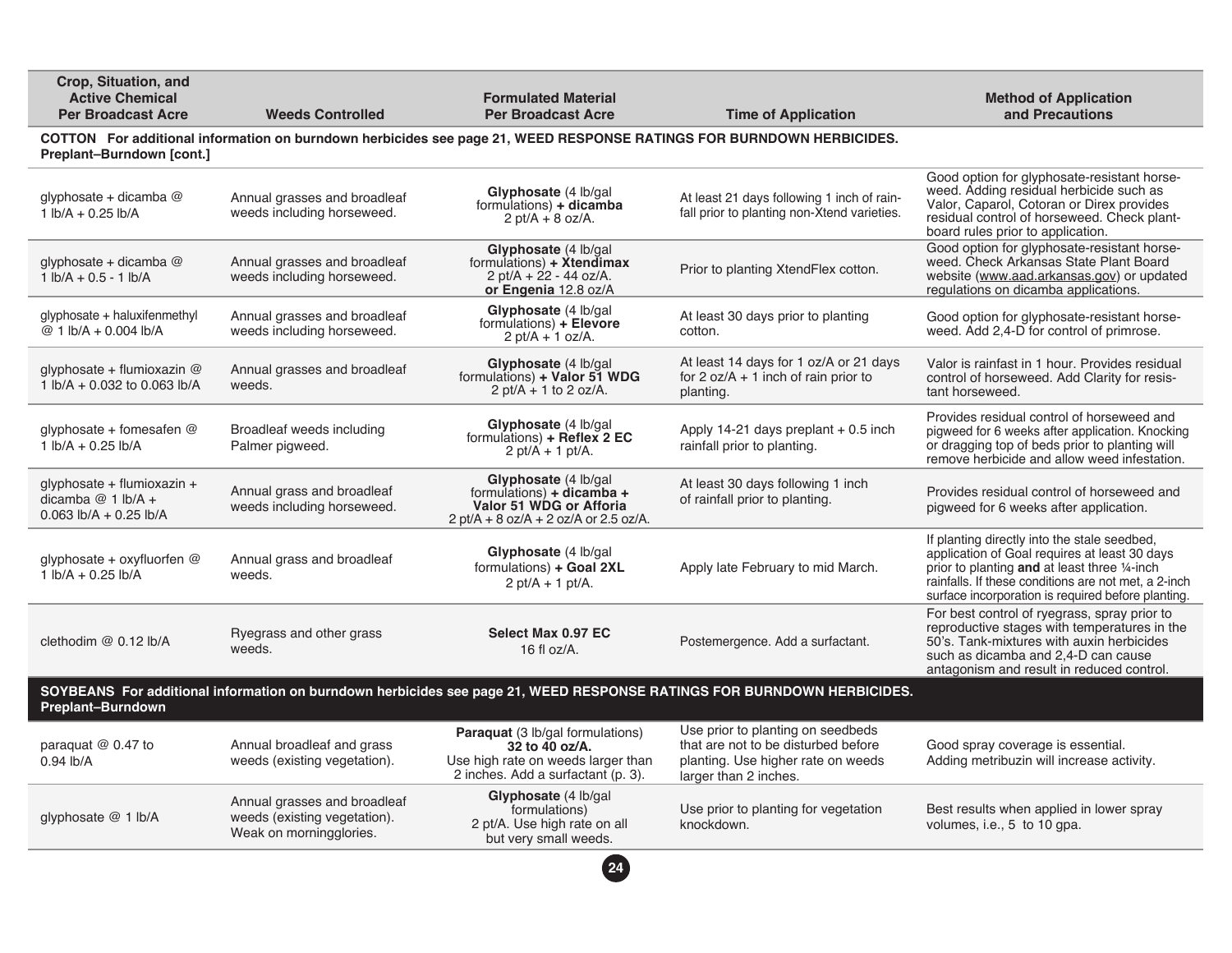| Crop, Situation, and<br><b>Active Chemical</b><br><b>Per Broadcast Acre</b>                                                                                                            | <b>Weeds Controlled</b>                                                                                                                                                                                  | <b>Formulated Material</b><br><b>Per Broadcast Acre</b>                                                                                                                                                                                                                    | <b>Time of Application</b>                                                                                 | <b>Method of Application</b><br>and Precautions                                                                                                                                                                                                                                                                                                   |
|----------------------------------------------------------------------------------------------------------------------------------------------------------------------------------------|----------------------------------------------------------------------------------------------------------------------------------------------------------------------------------------------------------|----------------------------------------------------------------------------------------------------------------------------------------------------------------------------------------------------------------------------------------------------------------------------|------------------------------------------------------------------------------------------------------------|---------------------------------------------------------------------------------------------------------------------------------------------------------------------------------------------------------------------------------------------------------------------------------------------------------------------------------------------------|
| glufosinate @ 0.64 lb/A                                                                                                                                                                | Good option for glyphosate-<br>resistant horseweed. Annual<br>grasses and broadleaf weeds<br>(existing vegetation).                                                                                      | <b>Glufosinate</b> (280 SL formulations)<br>36 oz/A.                                                                                                                                                                                                                       | Use prior to planting for vegetation<br>knockdown.                                                         | Good coverage and warm weather will<br>increase efficacy. Do not use prior to<br>planting LibertyLink soybeans.                                                                                                                                                                                                                                   |
| glyphosate or paraquat +<br>metribuzin @ 1 lb/A or 0.47<br>to $0.78 + 0.25$ to $0.75$ lb/A                                                                                             | Postemergence control of exist-<br>ing annual weeds. See rating<br>table for preemergence control<br>with metribuzin.                                                                                    | <b>Glyphosate</b> (4 lb/gal formulations)<br>or Paraquat (2 or 3 lb/gal<br>formulations) + Metribuzin 75DF<br>2 pt/A or $32'$ to 64 oz/A or 1.8 to<br>$3$ pt/A + 0.33 to 1 lb/A DF.<br>Add 0.25% surfactant.                                                               | At planting or prior to crop<br>emergence.                                                                 | Tank mix. Apply as above. Do not use on<br>sensitive varieties listed on label. A list of<br>metribuzin-tolerant varieties is available.<br>Avoid use on high pH soils.                                                                                                                                                                           |
| glyphosate or paraquat +<br>chlorimuron/metribuzin @<br>1 lb/A or 0.47 to 0.94 +<br>$0.188$ lb/A                                                                                       | Annual broadleaf and grass weeds.<br>Improved control of cocklebur,<br>hemp sesbania, morningglories,<br>smartweed and prickly sida. See<br>rating table for preemergence<br>control with Canopy.        | <b>Glyphosate</b> (4 lb/gal formulations)<br>or Paraguat (2 or 3 lb/gal)<br>formulations) + Canopy 75DF<br>2 pt/A or 32 to 64 oz/A or 1.8<br>to 3 pt/A + 6 oz/A. Add $0.25\%$<br>surfactant.                                                                               | Prior to planting.                                                                                         | This is a reduced rate of Canopy. Higher rates<br>have been shown to cause injury in minimum<br>tillage culture. Tank mix with Dual or another<br>grass herbicide, or follow this treatment with a<br>postemergence grass herbicide for season-long<br>grass control. A follow-up postemergence<br>broadleaf treatment will also likely be needed |
| glyphosate or paraquat +<br>sulfentrazone/cloransulam<br>@ 1 lb/A or 0.47 to 0.94 +<br>0.13 to 0.26 lb/A                                                                               | Annual broadleaf and grass weeds.<br>Improved control of cocklebur,<br>morningglories, smartweed and<br>horseweed. Additional residual<br>control of many broadleaf weeds,<br>including Palmer amaranth. | <b>Glyphosate</b> (4 lb/gal formulations)<br>or Paraquat (2 or 3 lb/gal<br>formulations) + Sonic<br>2 pt/A or 32 to 64 oz/A or 1.8 to<br>$3$ pt/A + 3 to 6 oz/A.                                                                                                           | Prior to planting.                                                                                         | Tank mix. Good program for burndown with<br>residual broadleaf control. Good program for<br>LibertyLink soybeans.                                                                                                                                                                                                                                 |
| glyphosate + oxyfluorfen @<br>1 $\frac{1}{2}$ A + 0.25 $\frac{1}{2}$ b/A                                                                                                               | Annual grass and broadleaf<br>weeds.                                                                                                                                                                     | Glyphosate (4 lb/gal<br>formulations) + Goal 2XL<br>2 pt/A + 1 pt/A.                                                                                                                                                                                                       | Apply late February to mid March.                                                                          | If planting directly into the stale seedbed,<br>application of Goal requires at least 30 days<br>prior to planting and at least three 1/4-inch<br>rainfalls. If these conditions are not met, a 2-inch<br>surface incorporation is required before planting.                                                                                      |
| glyphosate or paraquat +<br>2,4-D or dicamba +<br>chlorimuron/tribenuron or<br>flumioxazin @ 1 lb/A or<br>0.47 to $0.94 + 1$ lb/A or<br>0.25 lb/A + 0.28 to<br>0.37 lb/A or 0.063 lb/A | Horseweed and other broadleaf<br>weeds.                                                                                                                                                                  | Glyphosate (4 lb/gal formulations)<br>or Paraquat (3 lb/gal formulations)<br>$+2.4 - D$ or dicamba $+$<br>Canopy EX or Valor (or other<br>Valor-containing premixes)<br>2 pt/A or 32 to 40 oz/A or 1.8 to<br>$3$ pt + 2 pt/A or 8 oz/A + 1.5 to<br>$\dot{2}$ oz/A or 2 oz. | For dicamba and 2,4-D, 21 days after<br>1.0 inch rainfall, prior to planting.                              | Burndown plus enhanced control of broadleaf<br>weeds. If horseweed is present, use at least<br>8 oz/A of dicamba.                                                                                                                                                                                                                                 |
| glyphosate + dicamba $@$<br>$1$ lb/A + 0.5 - 1lb/A                                                                                                                                     | Annual grass and broadleaf<br>weeds including horseweed.                                                                                                                                                 | Glyphosate (4 lb/gal<br>formulations) $+$<br><b>Xtendimax</b><br>$2$ pt/A + 22 - 44 oz pt/A.<br>or Engenia 12.8 oz/A                                                                                                                                                       | Prior to planting Xtend soybean.                                                                           | Good option for glyphosate-resistant horse-<br>weed. Add 2, 4-D for control of primrose.<br>Visit elevoretankmix.com for approved tank-<br>mix partners.                                                                                                                                                                                          |
| glyphosate + haluxifenmethyl<br>@ 1 lb/A + 0.004 lb/A                                                                                                                                  | Annual grasses and broadleaf<br>weeds including horseweed.                                                                                                                                               | Glyphosate (4 lb/gal<br>formulations) + Elevore<br>$2$ pt/A + 1 oz/A.                                                                                                                                                                                                      | At least 14 days prior to planting<br>soybean.                                                             | Good option for glyphosate-resistant horseweed.<br>Add 2, 4-D for control of primrose. Visit elevore-<br>tankmix.com for approved tankmix partners.                                                                                                                                                                                               |
| glyphosate + thifensulfuron/<br>tribenuron $@1$ Ib/A + 0.016<br>to 0.025 lb/A                                                                                                          | Improved control of garlic, curly<br>dock, smartweed and henbit.                                                                                                                                         | Glyphosate (4 lb/gal)<br>formulations) $+$<br><b>FirstShot SG</b><br>2 pt/A + 0.5 to 0.8 oz/A.                                                                                                                                                                             | Immediately prior to planting. Label<br>requires application be made at least<br>7 days prior to planting. | Burndown plus enhanced control of broadleaf<br>weeds.                                                                                                                                                                                                                                                                                             |
| glyphosate + carfentrazone<br>@ $1$ lb/A + 0.016 lb/A                                                                                                                                  | Improved control of morning-<br>glories.                                                                                                                                                                 | Glyphosate (4 lb/gal<br>formulations) + $\overleftrightarrow{A}$ im $\overleftrightarrow{2}$ EC<br>2 pt/A + 1 oz/A.                                                                                                                                                        | At planting or prior to crop emergence.                                                                    | Good spray coverage is essential.                                                                                                                                                                                                                                                                                                                 |

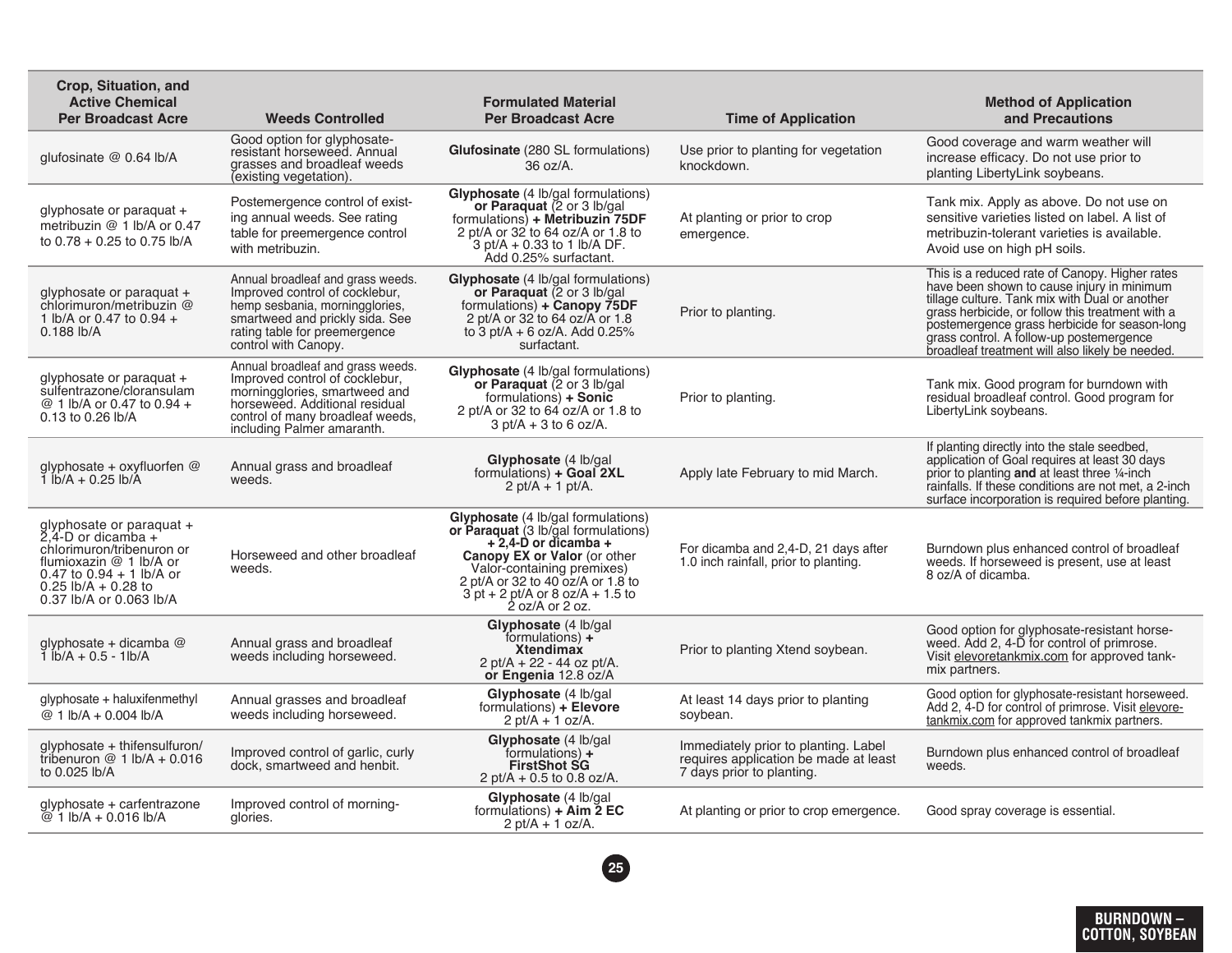| Crop, Situation, and<br><b>Active Chemical</b><br><b>Per Broadcast Acre</b>                                                                         | <b>Weeds Controlled</b>                                                                                        | <b>Formulated Material</b><br><b>Per Broadcast Acre</b>                                        | <b>Time of Application</b>                                                                                 | <b>Method of Application</b><br>and Precautions                                                                                                                                                                            |  |  |
|-----------------------------------------------------------------------------------------------------------------------------------------------------|----------------------------------------------------------------------------------------------------------------|------------------------------------------------------------------------------------------------|------------------------------------------------------------------------------------------------------------|----------------------------------------------------------------------------------------------------------------------------------------------------------------------------------------------------------------------------|--|--|
| SOYBEANS For additional information on burndown herbicides see page 21, WEED RESPONSE RATINGS FOR BURNDOWN HERBICIDES.<br>Preplant-Burndown [cont.] |                                                                                                                |                                                                                                |                                                                                                            |                                                                                                                                                                                                                            |  |  |
| glyphosate plus tiafenacil @<br>1lb/A plus 0.022 to<br>0.044 lb/A                                                                                   | Control of grass and broadleaf<br>weeds.                                                                       | Glyphosate (4lb/gal formulations)<br>2pt/A plus Reviton 2.83 SC<br>$1-2$ oz/A                  | 14 days prior to planting soybean.                                                                         | Postemergence burndown of winter annuals. No<br>residual control provided.                                                                                                                                                 |  |  |
| glyphosate $+ 2,4$ -D $+$<br>rimsulfuron/thifensulfuron<br>@ $1 + 1 + 0.25/0.25$ lb/A                                                               | Henbit, grasses and broad-<br>leaves.                                                                          | Glyphosate (4 lb/gal)<br>formulations) $+ 2,4$ -D $+$ Leadoff<br>2 pt/A + 1.5 pt/A + 1.5 oz/A. | At least 30 days prior to planting.<br>Recommend planting STS or BOLT<br>soybeans to avoid risk of injury. | For horseweed, substitute dicamba 8 oz/A for<br>2,4-D. See label for specific plant-back intervals to<br>soybean.                                                                                                          |  |  |
| glyphosate + halsulfuron +<br>thifensulfuron $@1 + .031$ to<br>A/dl 800. of 400. + 260.                                                             | Sedges and smartweed.                                                                                          | Glyphosate (4 lb/gal formula-<br>tions) + Permit Plus 75 WG<br>$2pt + to 1.5 oz/A$             | Up to 21 days prior to planting.                                                                           | *STS/BOLT soybean varieties only!                                                                                                                                                                                          |  |  |
| clethodim $@$ 0.12 lb/A                                                                                                                             | Ryegrass and other grass<br>weeds.                                                                             | Select Max 0.97 EC<br>16 fl $oz/A$ .                                                           | Postemergence. Add a surfactant.                                                                           | For best control of ryegrass, spray prior to reproductive<br>stages with temperatures in the 50's. Tank-mixtures<br>with auxin herbicides such as dicamba and 2.4-D can<br>cause antagonism and result in reduced control. |  |  |
| sulfentrazone + metribuzin<br>@ $0.225 + 0.2$ lb/A                                                                                                  | Broadleaf weeds.                                                                                               | <b>Authority MTZ</b><br>12-16 oz/A. Add 1% COC.                                                | Up to 14 days prior to planting.                                                                           | Add glyphosate or paraquat for existing vegetation. See<br>soil texture chart on page 47. For higher rates, use tol-<br>erant varieties. Use 16 oz/A on clay soils.                                                        |  |  |
| flumioxazin @ 0.063 lb/A                                                                                                                            | Residual horseweed control.<br>No post horseweed activity.                                                     | Valor 51 WDG<br>$2 oz/A$ .                                                                     | Prior to soybean emergence.                                                                                | Apply to clean ground or tank-mix for post<br>weed control. Rainfall at emergence may result in<br>injury, mainly cosmetic.                                                                                                |  |  |
| flumetsulam $@$ 0.05 to<br>$0.066$ lb/A                                                                                                             | Horseweed and other broad-<br>leaves.                                                                          | Python 80 WDG<br>1 to $1.33$ oz/A.                                                             | Prior to planting wheat-beans.                                                                             | Contact and residual for horseweed. Good tank mix<br>with glufosinate. Good option where horseweed is pres-<br>ent less than 14 days prior to planting.                                                                    |  |  |
| flumioxazin + chlorimuron/<br>thifensulfuron                                                                                                        | Residual horseweed control.                                                                                    | <b>Envive or Enlite WDG</b><br>3.5 or 2.8 oz/A.                                                | Prior to soybean emergence.                                                                                | Use 2.8 oz/A Enlite on high pH soils.                                                                                                                                                                                      |  |  |
| saflufenacil @ 0.022 to<br>$0.044$ lb/A                                                                                                             | Horseweed rapid burndown -<br>regrowth will occur.                                                             | Sharpen 2.85 SC<br>1 to 2 oz/A.                                                                | Prior to soybean emergence. 30<br>days prior to plant depending on<br>rate applied and soil type.          | Tank mix with glyphosate, 1% MSO and<br>2% v/v of AMS or UAN for best activity. 30-day plant<br>back on coarse soils.                                                                                                      |  |  |
| saflufenacil + dimethenamid<br>@ 0.022 to 0.044 + 0.2 to<br>$0.4$ lb/A                                                                              | Horseweed burndown and<br>residual control.                                                                    | Verdict 5.57 EC<br>5 to 10 oz/A.                                                               | Prior to planting to preplant. 30<br>days prior to plant depending on<br>rate applied and soil type.       | Tank mix with glyphosate, 1% MSO and<br>2% v/v of AMS or UAN for best activity.                                                                                                                                            |  |  |
| flumioxazin + thifensulfuron<br>+ tribenuron $@$ 0.063 +<br>$0.008 + 0.008$ lb/A                                                                    | Residual horseweed control. No<br>post horseweed activity. Post activ-<br>ity of winter annuals and smartweed. | Afforia 50.8 WDG<br>$2.5$ oz/A.                                                                | Prior to soybean emergence. Up to<br>3 days after planting.                                                | Apply to clean ground or tank-mix for post weed<br>control. Rainfall at emergence may result in injury,<br>mainly cosmetic.                                                                                                |  |  |
| flumioxazin + chlorimuron +<br>metribuzin $@$ 0.063 + 0.02<br>$+0.223$ lb/A                                                                         | Residual horseweed, pigweed and<br>morningglory control.                                                       | Trivence 61.3 DG<br>8 oz/A.                                                                    | Prior to soybean emergence.                                                                                | Use 6 oz/A on high pH soils.                                                                                                                                                                                               |  |  |
| <b>RICE</b><br>For additional information on burndown herbicides see p. 21, WEED RESPONSE RATINGS FOR BURNDOWN HERBICIDES.                          |                                                                                                                |                                                                                                |                                                                                                            |                                                                                                                                                                                                                            |  |  |
| <b>Preplant-Vegetation Knockdown</b>                                                                                                                |                                                                                                                |                                                                                                |                                                                                                            |                                                                                                                                                                                                                            |  |  |
| 2,4-D amine @ 0.5 to 1 lb/A                                                                                                                         | Emerged broadleaf weeds.                                                                                       | 2,4-D Various formulations<br>1 to 2 pt/A. Add 0.25% v/v non-<br>ionic surfactant.             | See label for plant-back intervals.                                                                        | Some plants are sensitive to off-target movement. There-<br>fore, avoid drift. May be tank-mixed with glyphosate.                                                                                                          |  |  |
| glyphosate @ 1.0 lb/A                                                                                                                               | Emerged weeds.                                                                                                 | Glyphosate (4 lb/gal<br>formulations) 32 oz/A.                                                 | Apply at least 7 days before seed-<br>bed preparation.                                                     | Field must be free of standing water.                                                                                                                                                                                      |  |  |
|                                                                                                                                                     |                                                                                                                | (26)                                                                                           |                                                                                                            |                                                                                                                                                                                                                            |  |  |